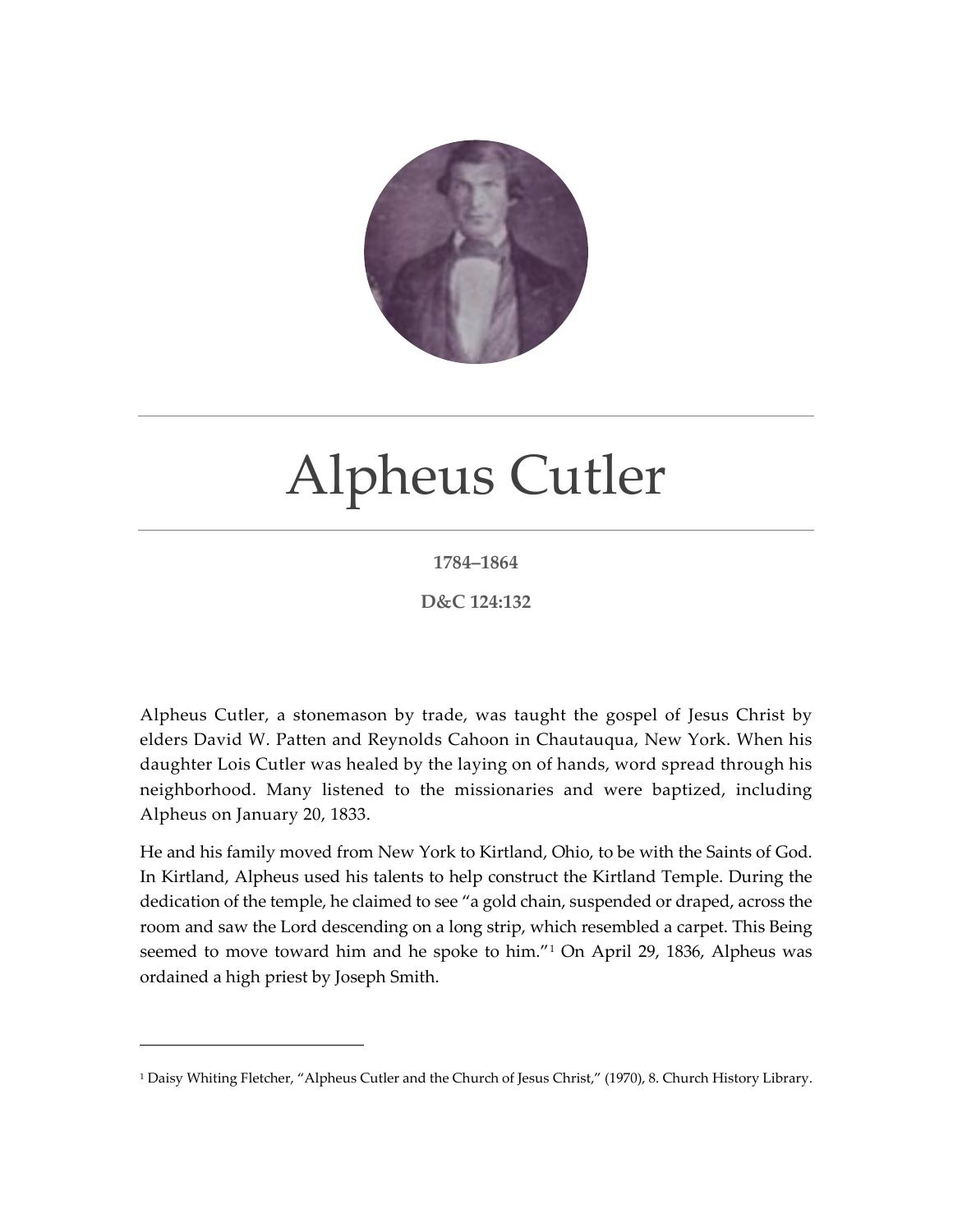In 1836 he and his family moved from Kirtland to Richmond, Missouri. By 1838 they had settled in Caldwell County, Missouri. A government-sanctioned extermination order against Latter-day Saints caused Alpheus and his family to flee out of the state. Alpheus summarized his personal losses in a Missouri Redress Petition:

A Bill of Damage Sustained By Alpheus Cutler in Consequence of the Unlawful Conduct of the Inhabitants thereof & the Unconstitutional Decrees of the Governor

| Damage on Land                                                                                                                                                           | \$600.00   |
|--------------------------------------------------------------------------------------------------------------------------------------------------------------------------|------------|
| Do. Do. on Personal Property                                                                                                                                             | 400.00     |
| Do. Do for being obliged to remove with a large family & an<br>old aged mother the Inconveniences & the Exposure to the<br>weather & being thrown out of Business &c &c. | 350.00     |
| Do. Do. Expenses for Journey                                                                                                                                             | 100.00     |
|                                                                                                                                                                          | \$1,450.00 |
| Alpheus Cutler                                                                                                                                                           |            |

I do hereby Certify the within Statements to be true according to the Best of my knowledge.[2](#page-1-0)

Although living in safety in Illinois, Alpheus returned to Far West, Missouri. In the minutes of a Twelve Council Meeting held on April 26, 1839, it is recorded that

Elder Alpheus Cutler then placed the [foundation] stone [of the temple] … in its regular position, after which, in consequence of the peculiar situation of the Saints, he thought it wisdom to adjourn until some future time, when the Lord shall open the way, expressing his determination then to proceed with the building, where upon the conference adjourned.[3](#page-1-1)

<span id="page-1-0"></span><sup>&</sup>lt;sup>2</sup> Clark V. Johnson, ed., *Mormon Redress Petitions Documents of the 1833-1838 Missouri Conflict (Provo, UT:* Religious Studies Center, Brigham Young University, 1992), 181–182.

<span id="page-1-1"></span><sup>3</sup> History, 1838–1856, volume C-1 [2 November 1838–31 July 1842], 930. Joseph Smith Papers.